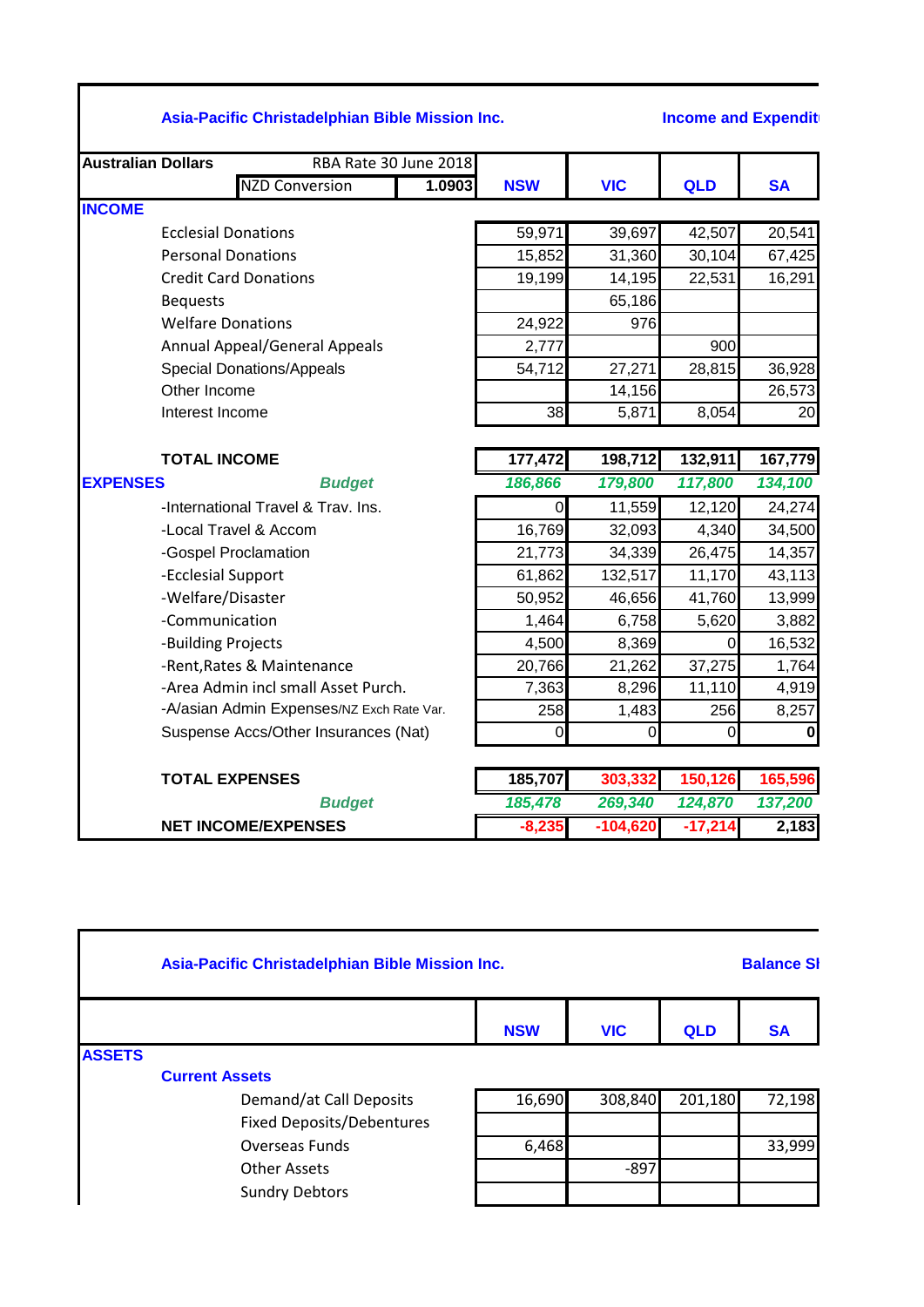|                      | <b>Total Current Assets</b>              | 23,158                  | 307,943                 | 201,180                 | 106,197      |  |  |
|----------------------|------------------------------------------|-------------------------|-------------------------|-------------------------|--------------|--|--|
| <b>Fixed Assets</b>  |                                          |                         |                         |                         |              |  |  |
|                      | Land & Buildings (at cost)               |                         |                         |                         |              |  |  |
|                      | Office Equipment (at cost                |                         |                         |                         |              |  |  |
|                      | Less                                     |                         |                         |                         |              |  |  |
|                      | <b>Total Fixed Assets</b>                | $\overline{\mathbf{0}}$ | $\overline{\mathbf{0}}$ | $\overline{\mathbf{0}}$ | $\mathbf{0}$ |  |  |
| <b>TOTAL ASSETS</b>  |                                          | 23,158                  | 307,943                 | 201,180                 | 106,197      |  |  |
| <b>LIABILITIES</b>   |                                          |                         |                         |                         |              |  |  |
|                      | <b>Current Liabilities</b>               |                         |                         |                         |              |  |  |
|                      | <b>Sundry Creditors</b>                  |                         | $-68$                   |                         |              |  |  |
|                      | <b>Other Liabilities</b>                 | 4,481                   |                         |                         | 100          |  |  |
|                      |                                          |                         |                         |                         |              |  |  |
|                      | <b>TOTAL LIABILITIES</b>                 | 4,481                   | $-68$                   | $\overline{\mathbf{0}}$ | 100          |  |  |
| <b>MISSION FUNDS</b> |                                          |                         |                         |                         |              |  |  |
|                      | <b>Emergency and Crisis Support Fund</b> |                         |                         |                         |              |  |  |
|                      | Welfare Support Fund                     |                         |                         |                         |              |  |  |
|                      | Welfare/Disaster Fund                    |                         |                         |                         |              |  |  |
|                      | <b>Special Projects Fund</b>             |                         |                         |                         |              |  |  |
|                      | Refugee Fund                             |                         |                         |                         |              |  |  |
|                      | <b>Accumulated Funds</b>                 |                         |                         |                         |              |  |  |
| <b>NET ASSETS</b>    |                                          | 18,677                  | 308,011                 | 201,180                 | 106,097      |  |  |
|                      |                                          |                         |                         |                         |              |  |  |
|                      | <b>Accounting Methods</b>                |                         | Welfare &               |                         |              |  |  |

Cash basis of accounting has been used throughout the These funds have been set as ideal of cover cover cover cover cover cover cover cover cover cover cover cover cover cover cannot cannot cannot cannot cannot cannot cann period with the exception of interest accrued on investments. be funded in the funded i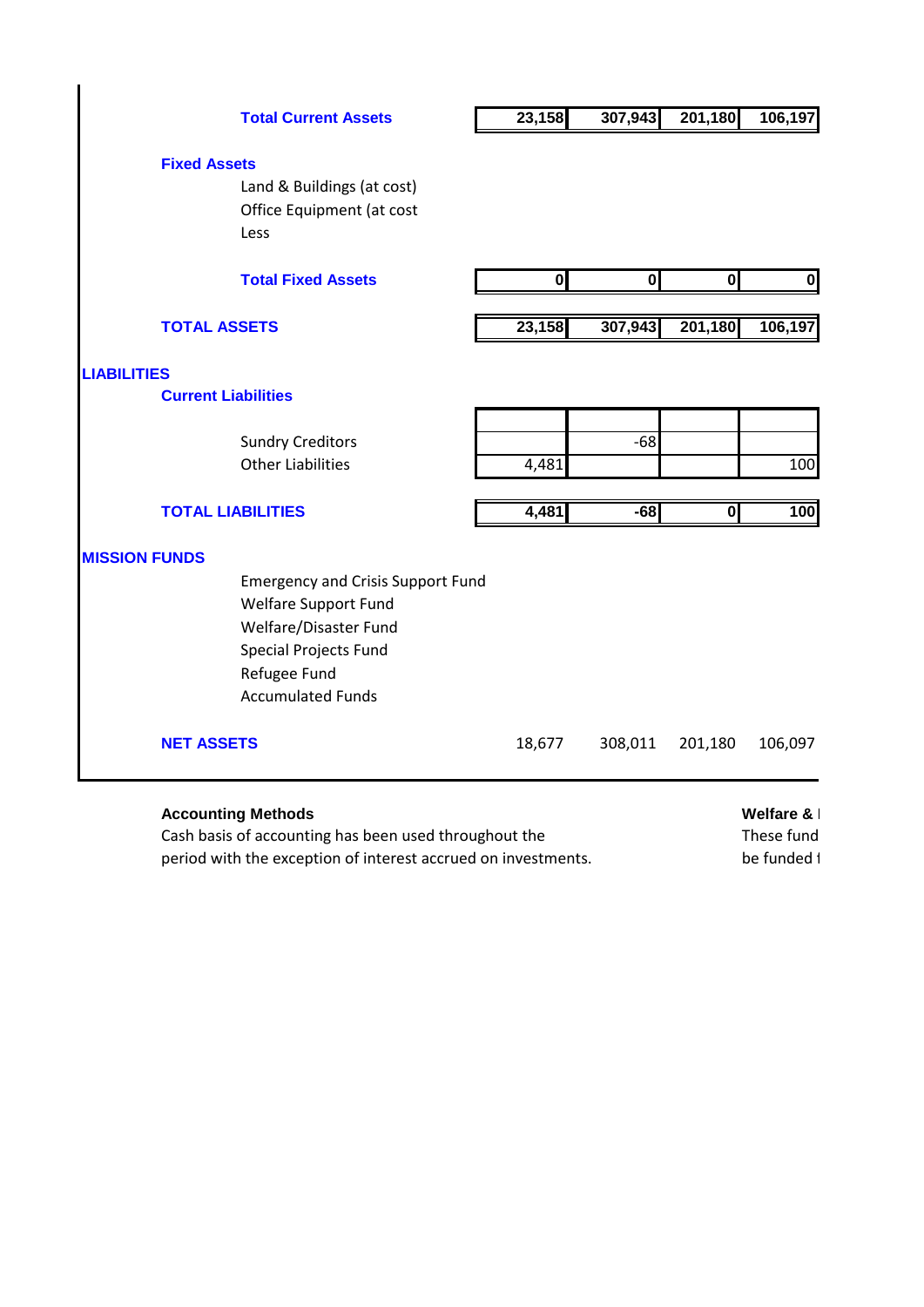|             |                |                  | ure for 12 months to 30 June 2018 - Australian Dollars |                   |                  | (ACBM Inc. 2018) |
|-------------|----------------|------------------|--------------------------------------------------------|-------------------|------------------|------------------|
|             |                |                  | <b>National</b>                                        |                   | <b>Actual</b>    | Per cent         |
| <b>WA</b>   | <b>TAS</b>     | <b>NZ</b>        | <b>Funds</b>                                           | <b>Total</b>      | 2017             | <b>Variance</b>  |
|             |                |                  |                                                        |                   |                  |                  |
| 4,495       | 6,299          | 22,674           | 19,968                                                 | 216,152           | 207,503          | 4%<br>15%        |
| 6,369       | 4,546<br>297   | 3,879            | 7,519                                                  | 167,053           | 144,718          |                  |
| 1,128       |                | 0<br>$\mathbf 0$ |                                                        | 73,642            | 81,484           | $-10%$<br>4%     |
|             |                |                  | 121,701                                                | 186,887           | 179,817          | 644%             |
| 1,000       | 1,899<br>9,168 | 0<br>$\mathbf 0$ | 80,012                                                 | 108,809<br>12,845 | 14,619<br>18,063 | $-29%$           |
| 12,057      | 6,100          | 13,804           |                                                        | 179,688           | 192,851          | $-7%$            |
|             | 1,392          | $\Omega$         | 41                                                     | 42,162            | 66,199           | $-36%$           |
| 18          | 12             | 1,008            | 11,887                                                 | 26,908            | 17,000           | 58%              |
|             |                |                  |                                                        |                   |                  |                  |
| 25,067      | 29,712         | 41,365           | 241,129                                                | 1,014,147         | 922,253          | 10%              |
| 26,470      | 33,110         | 22,049           | 17,000                                                 | 717,195           | 669,298          | 7%               |
| 0           | 947            | 31,455           | 33,472                                                 | 113,827           | 70,968           | 60%              |
| 5,827       | 4,984          | 2,925            | 2,541                                                  | 103,979           | 131,214          | $-21%$           |
| 2,172       | 498            | 22,971           | 9,878                                                  | 132,462           | 104,903          | 26%              |
| 10,908      | 9,796          | 0                | 21,000                                                 | 290,365           | 308,058          | $-6%$            |
| 8,259       | 2,898          | 0                | 141,289                                                | 305,813           | 239,965          | 27%              |
| 46          | 27             | $\mathbf 0$      |                                                        | 17,797            | 24,906           | $-29%$           |
| $\mathbf 0$ | 34,152         | $\mathbf 0$      |                                                        | 63,552            | 14,409           | 341%             |
| 0           | 0              | $\overline{0}$   |                                                        | 81,067            | 79,579           | 2%               |
| $\mathbf 0$ | $\mathbf 0$    | 5,543            |                                                        | 37,231            | 25,045           | 49%              |
| 100         | $\,8\,$        | 661              | 5,662                                                  | 16,684            | 26,843           | $-38%$           |
| $\mathbf 0$ | $\mathbf 0$    | $\mathbf 0$      | 7,006                                                  | 7,006             | 5,925            | 18%              |
|             |                |                  |                                                        |                   |                  |                  |
| 27,312      | 53,309         | 63,555           | 220,847                                                | 1,169,783         | 1,031,813        | 13%              |
| 25,330      | 39,905         | 12,852           | 70,000                                                 | 864,975           | 907,997          | $-5%$            |
| $-2,245$    | $-23,597$      | $-22,190$        | 20,282                                                 | $-155,636$        | $-109,561$       | 42%              |

|            |           | <b>National</b> |                  | <b>Actual</b> |
|------------|-----------|-----------------|------------------|---------------|
| <b>TAS</b> | <b>NZ</b> | <b>Funds</b>    | <b>Total</b>     | 2017          |
|            |           |                 |                  | 644,108       |
|            |           | 439,030         | 439,030          | 699,030       |
|            |           |                 | 40,467           | 33,544        |
|            |           | 5,205           | 4,309            | 21,233        |
|            |           |                 |                  |               |
|            | 15,007    |                 | 55,547<br>73,801 | 767,246       |